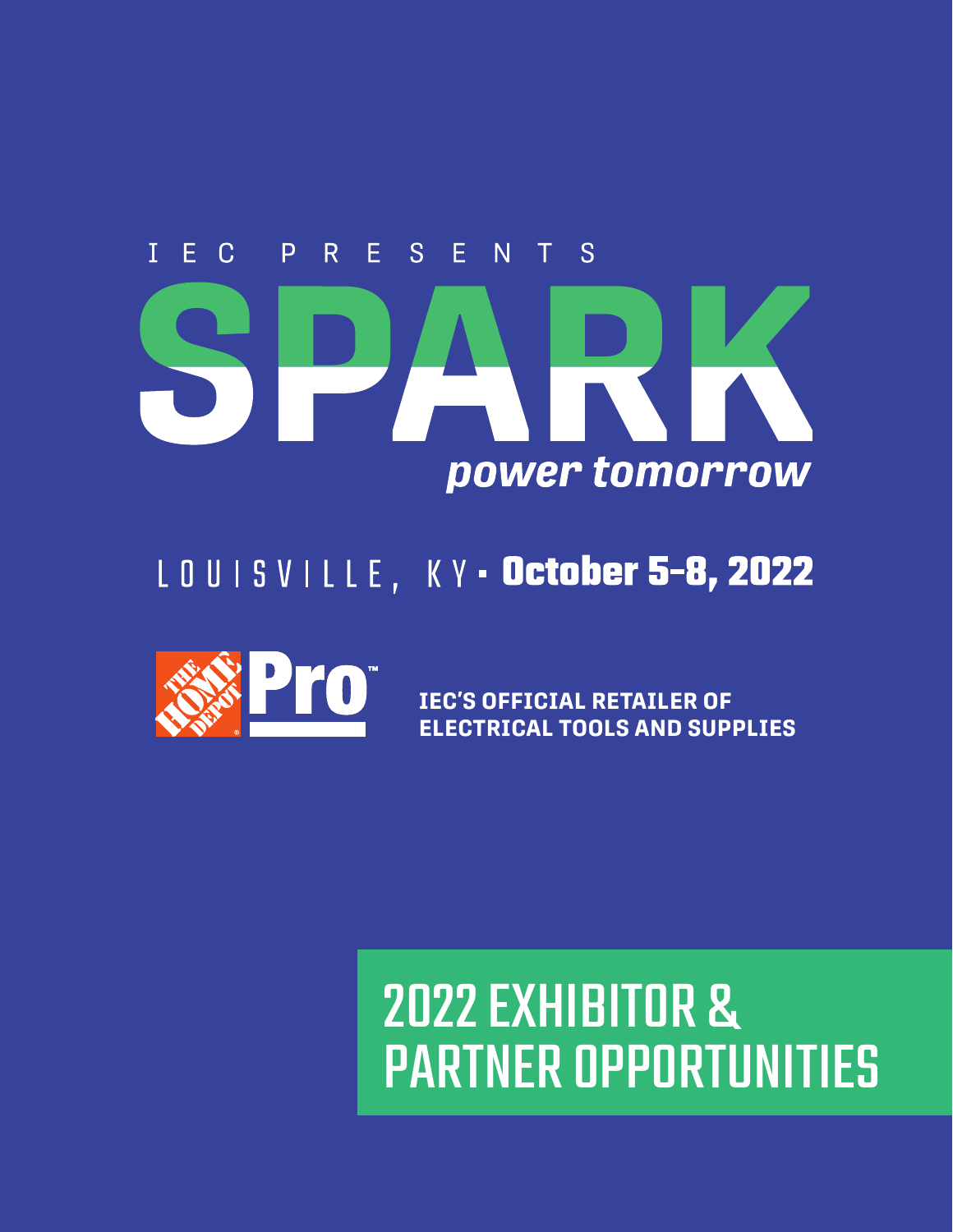

## *POWER TOMORROW*

IEC SPARK 2022 is an exclusive opportunity to put your brand and innovative products in front of more than 2,500 electrical contractors representing 65,000 electrical workers eager to do business with you! Gain name recognition and the connections you need to increase your leverage with your target market at the premier event of the year for the electrical and systems contracting industry!

To secure booth space or a sponsorship contact **Kevin Davoren at kdavoren@ieci.org or 773-401-9496**

## *THE AUDIENCE*

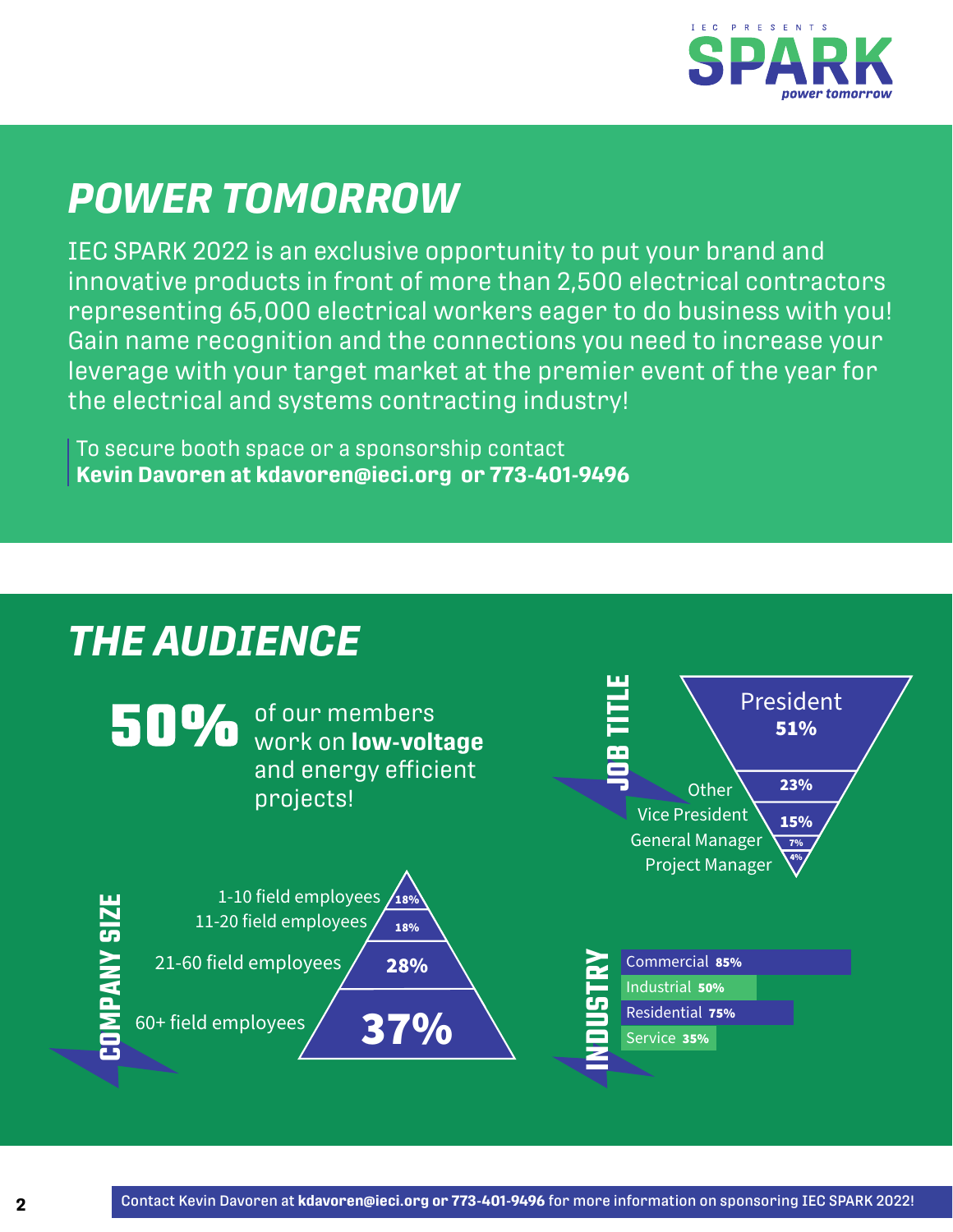## EXHIBITON **4%2\$3&0\$%&**:**)5G79**



## the exhibit hall for a chance to win prizes.  $P$ itors must provide a prize (\$100 minimum value) **EXHIBIT BOOTH 1N,'O'&\*#)@\*\*&,)4%+\*#0.&'\*%** Space is subject to availability. All booth space is chosen in the **OPPORTUNITES**

| <b>Booth Size</b> | Cost     |  |  |
|-------------------|----------|--|--|
| $10'$ X $10'$     | \$4,015  |  |  |
| 10' X 20'         | \$6,775  |  |  |
| $10'$ X $30'$     | \$9,400  |  |  |
| $20'$ X $20'$     | \$11,750 |  |  |

*(Each 10x10' booth space purchased includes two exhibit personnel badges)*

Contact Kevin Davoren at **kdavoren@ieci.org or 773-401-9496** for more information on sponsoring IEC SPARK 2022! **4** Each exhibit booth includes the following standard equipment:

- 8' High Draped Backwall
- 3' High Draped Siderails
- (1) 7" x 44" Identification Sign with Company Name & Booth Number

Space is subject to availability. All booth space is chosen in the order in which the completed application is received by IEC. Applications must be submitted using the official form included in this Prospectus. Payments must be received with ten (10) days of application to retain chosen space.

## Exhibitor Schedule of Events

#### **Monday, October 3 - Wednesday, October 5**

8:00 AM - 4:30 PM Exhibitor Setup

**Thursday, October 6**

12:30 PM - 6:30 PM Expo Open



## **IEC Spark 2022 Exhibition Highlights**

- 9 Hours of Expo
- Lunch and Breakfast on Expo Floor
- Happy Hour on Expo Floor
- **IEC Foundation (IECF) Raffle** on Expo Floor

#### **Friday, October 7**

8:00 AM - 11:00 AM Expo Open

12:30 AM - 8:00 PM Exhibitor Breakdown

CANCELLATION POLICY: Cancellation requests must be submitted in writing to IEC Convention & Expo 2022 The date on which written notice of cancellation is received will be considered the official cancellation date. A cancellation received in writing on or before July 1,2022, will be charged a processing fee of 20% of *your booth costs. IEC is unable to provide any refunds for cancellations made after July 1, 2022. Funds forfeited because of cancellation cannot be applied to other activities.*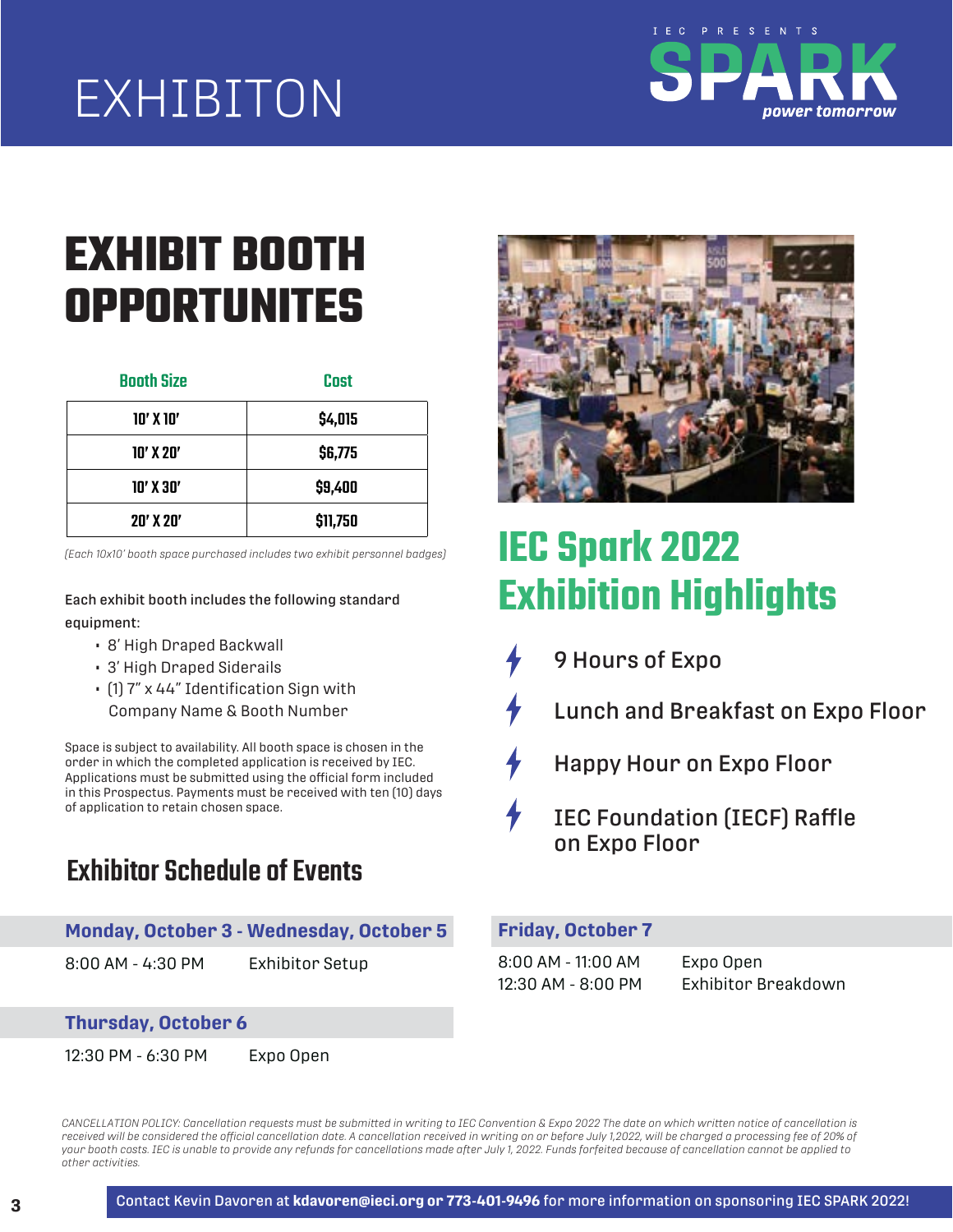

## **CONVENTION CENTER/EXPO HALL**



### **Bag Insert** 5 available **Investment**: **\$2,000**

Place a gift or information promoting your company in the first and most prominent item that attendees receive onsite, the Convention tote bag. These bags include the highly valued schedule at a glance. Branded items such as water bottles, koozies, small tools, etc. are desired.

### **Chapter Day Transportation** 1 available **Investment**: **\$2,500**

Include your logo on signage at Convention Center transportation bay. If available, digital signage on shuttle buses.

#### **Midwest Region Apprentice Transportation**  6 available

#### **Investment**: **\$3,500**

Include your logo on signage at Convention Center transportation bay. If available, digital signage on charter buses.

## **Breakfast** 3 available

### **Investment**: **\$5,000**

Help attendees start their day off right! Place your company logo on the breakfast signage.

## **Charging Station**

### **Investment**: **\$7,500**

Help keep our attendees connected by sponsoring a charging station that will be placed at the entrance to the convention hall.

## *All sponsorships include Full Color Company Logo on:*

- Thank You SPARK Expo Signage
- SPARK Convention Website (with hyperlink)
- IEC Insights SPARK Issue (print and online versions)
- Pre and Post-SPARK print and digital materials sent to all attendees.

### **Coffee Break** 6 available **Investment**: **\$2,000**

Let's face reality. We all drink coffee (or tea) and we all will need a caffeine break while at the IEC SPARK 2022. Place your company logo on the coffee sleeves during our coffee breaks throughout the week.

## **Passport to Prizes**

#### **Investment**: **\$750**

Each attendee will receive a passport game card with the participating exhibitor name and booth number. The attendee must visit participating exhibitor's booth to receive a stamp on the passport. Once stamps have been collected from exhibitors, passports are deposited into a drop-box located within the exhibit hall for a chance to win prizes. Participating exhibitors must provide a prize (\$100 minimum value)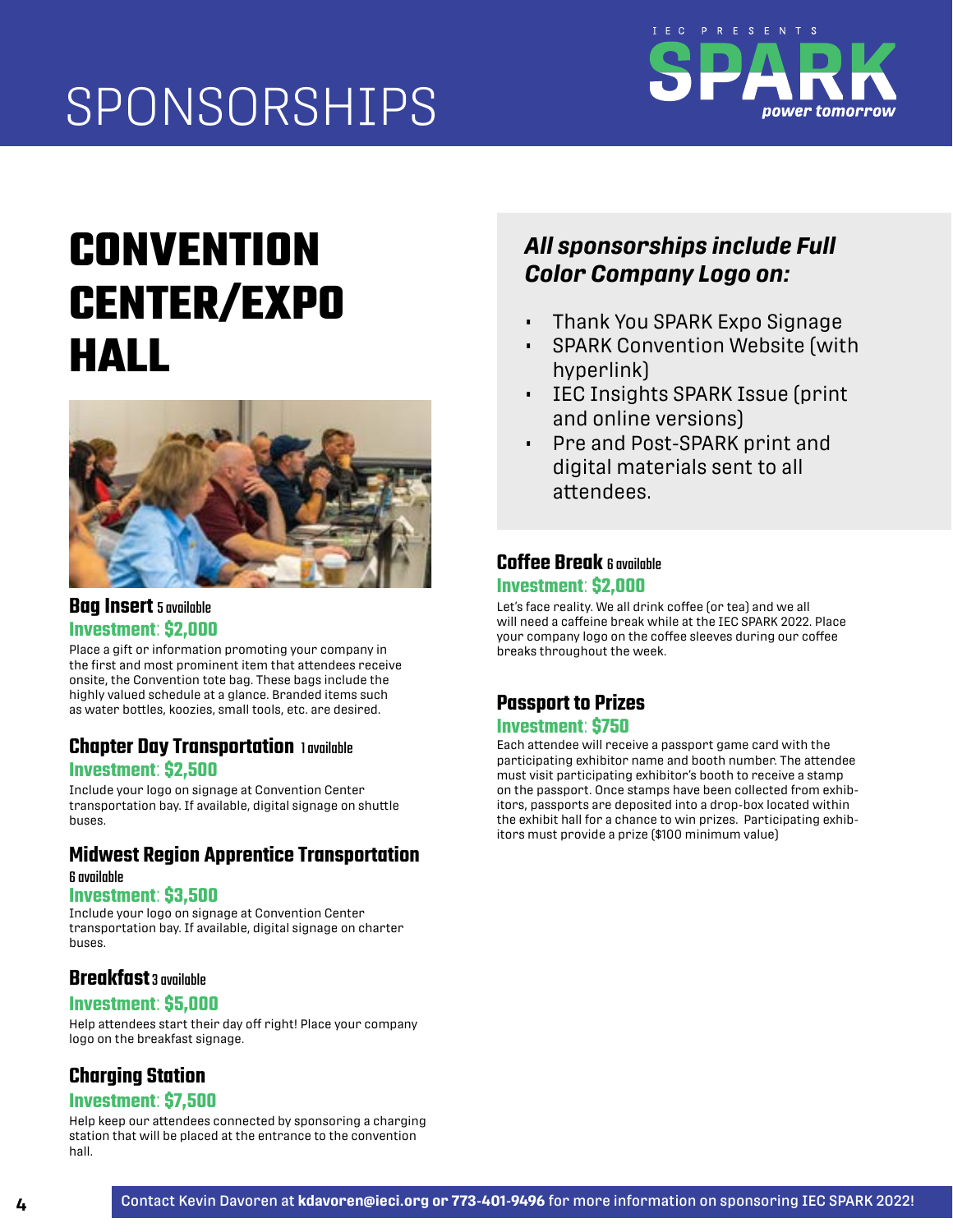

## **CONVENTION CENTER/EXPO HALL cont'd**

## **Escalator Wrap at Convention Center**

#### **Investment**: **\$12,500**

Your company and logo will be featured as attendees go to and from the Expo Hall to education sessions and meetings. Feature your logo and message imprinted on a convention center escalator en-route to meeting rooms. (Sponsors must supply artwork, approved by IEC)

## **Expo Hall Happy Hour**

#### **Investment**: **\$10,000**

This well-attended event brings together members that are interested in getting involved in IEC, first time Convention attendees, and those who attend regularly. Be part of a fun event highlighting what makes IEC great. Your company brand will be on signage at the event, a complimentary full registration to Convention (includes all events); company reps can greet attendees at the door and throughout the event and have an opportunity for remarks.

## **Expo Hall Ribbon Cutting Ceremony** 1 available

#### **Investment**: **\$15,000**

Help open our Expo Hall in style with a branded ribbon cutting ceremony giving you the opportunity to promote your booth location and messaging to all attendees during brief remarks..

## **360 Photo Booth**

#### **Investment**: **\$3,500**

There is no other industry like this one, where business partners and competitors are also friends. Help attendees remember the event by branding the photo they'll receive after entering the photo booth, which will be<br>placed in one of the main traffic areas of the show.

## *All sponsorships include Full Color Company Logo on:*

- Thank You SPARK Expo Signage
- SPARK Convention Website (with hyperlink)
- IEC Insights SPARK Issue (print and online versions)
- Pre and Post-SPARK print and digital materials sent to all attendees.

## **Floor Stickers** 5 available

#### **Investment**: **\$2,000**

This item allows IEC members to find your booth as they walk down the aisles in the Expo Hall. Purchase a package of two (36"x36") to connect with attendees and to include company name and booth number. .

## **Grab n' Go Expo Hall Breakfast**

Thursday, October 7

### **Investment**: **\$2,000**

In addition to the items listed in the grey box above, your company logo on the event signage.

## **Wi-Fi at Convention Center Investment**: **\$7,500**

Help keep our attendees connected by sponsoring the Wi-Fi at the Convention Center. The Wi-Fi name and password available to be your company name. For functional reasons, we recommend no more than ten characters and no spaces.

## **Customized Attendee Slugger Bats Investment**: **\$7,500**

"WOW!" attendees with a customized slugger bat with your logo included.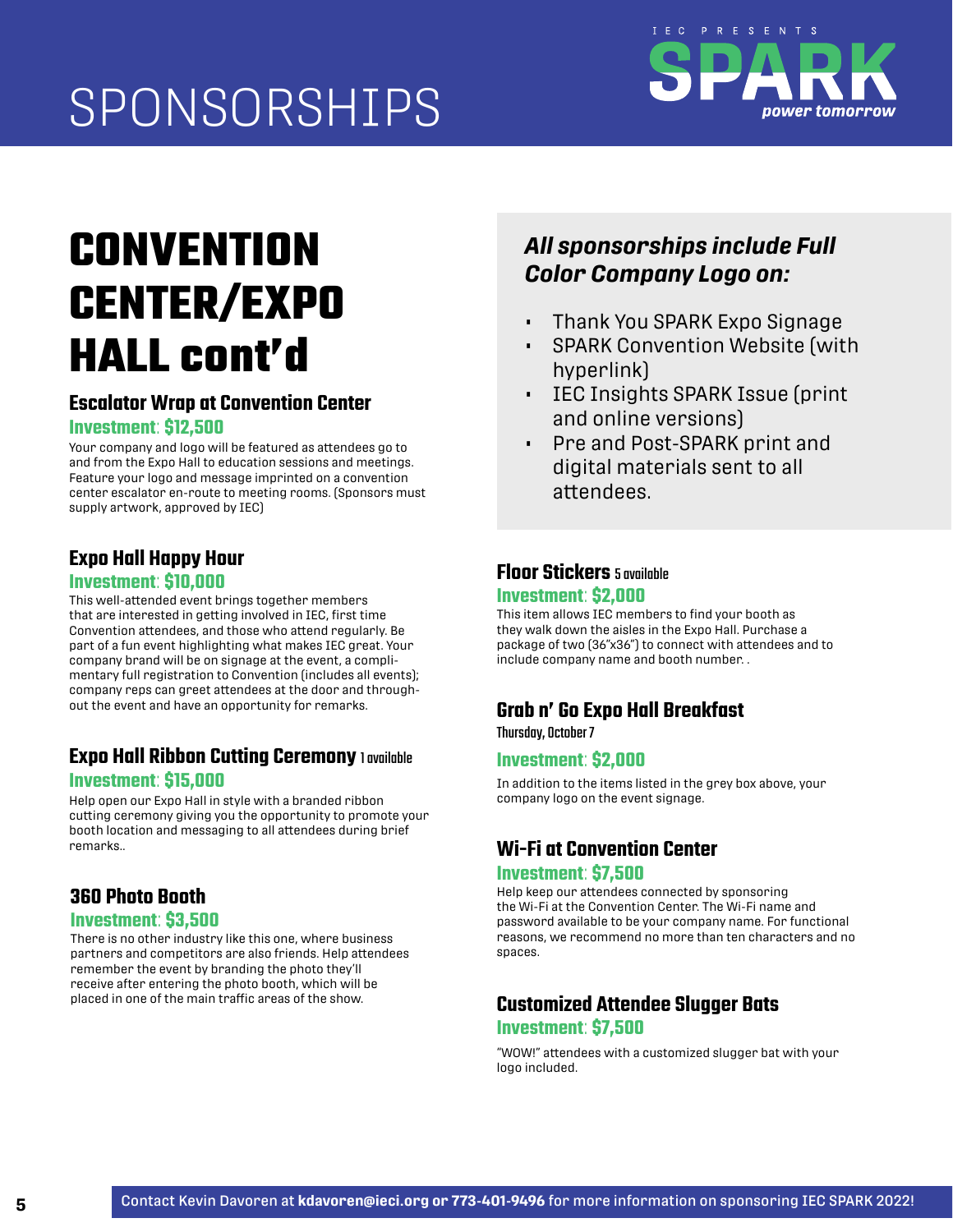

## *All sponsorships include Full Color Company Logo on:*

- Thank You SPARK Expo Signage
- SPARK Convention Website (with hyperlink)
- IEC Insights SPARK Issue (print and online versions)
- Pre and Post-SPARK print and digital materials sent to all attendees.



## **HOST HOTEL**

## **Branded Drink at Host Hotel Bar Investment**: **\$5,000**

Help our attendees toast to success with a branded drink at the host hotel bars. Attendees receive drink tickets upon check-in. Includes signage, ability to name the drink, highlight and mention on social media.

## **Column Wraps – Host Hotel Front Entry**

#### **Investment**: **\$10,000**

Be top of mind withIEC SPARK 2022 attendees through this high traffic area sponsorship. Your brand will be recognized by all throughout the week.

## **Hotel Room Key Wrap/Sleeve & Card**

#### **Investment**: **\$7,500**

Keep your brand top of mind with attendees through this unique opportunity by including a branded keycard handed to registrants upon check-in at the hotel.

## **MARKETING & PROMOTION**

## **Conference Mobile App**

### **SOLD: Graybar**

Associate your name with the latest in conference technology that is free to all attendees and includes your banner advertisement (and hyperlink) on the app landing page, with additional sponsor recognition displayed throughout Convention.

#### **Daily Recharge Newsletter** 2 available **Investment**: **\$2,500**

Be a leading sponsor of the IEC SPARK 2022 Daily Recharge e-newsletter, which is sent to all attendees each day. The fourpart digital series informs attendees of educational and social event highlights, recaps featured events from the previous day, and provides useful daily tips for navigating the show. We will include a quote from your leadership or a contractor you're working with to really focus the excitement of the show.

## **IEC Convention & Expo Attendee Email Investment**: **\$1,500**

#### (Industry Partner Sponsorship allocation credit is not valid for this option)

An email will be sent from the IEC system to promote your participation at Convention. HTML code must be submitted and approved seven business days in advance of the requested send date. A maximum of a single email per day will be approved/scheduled. Email addresses will not be shared with sponsors or exhibitors.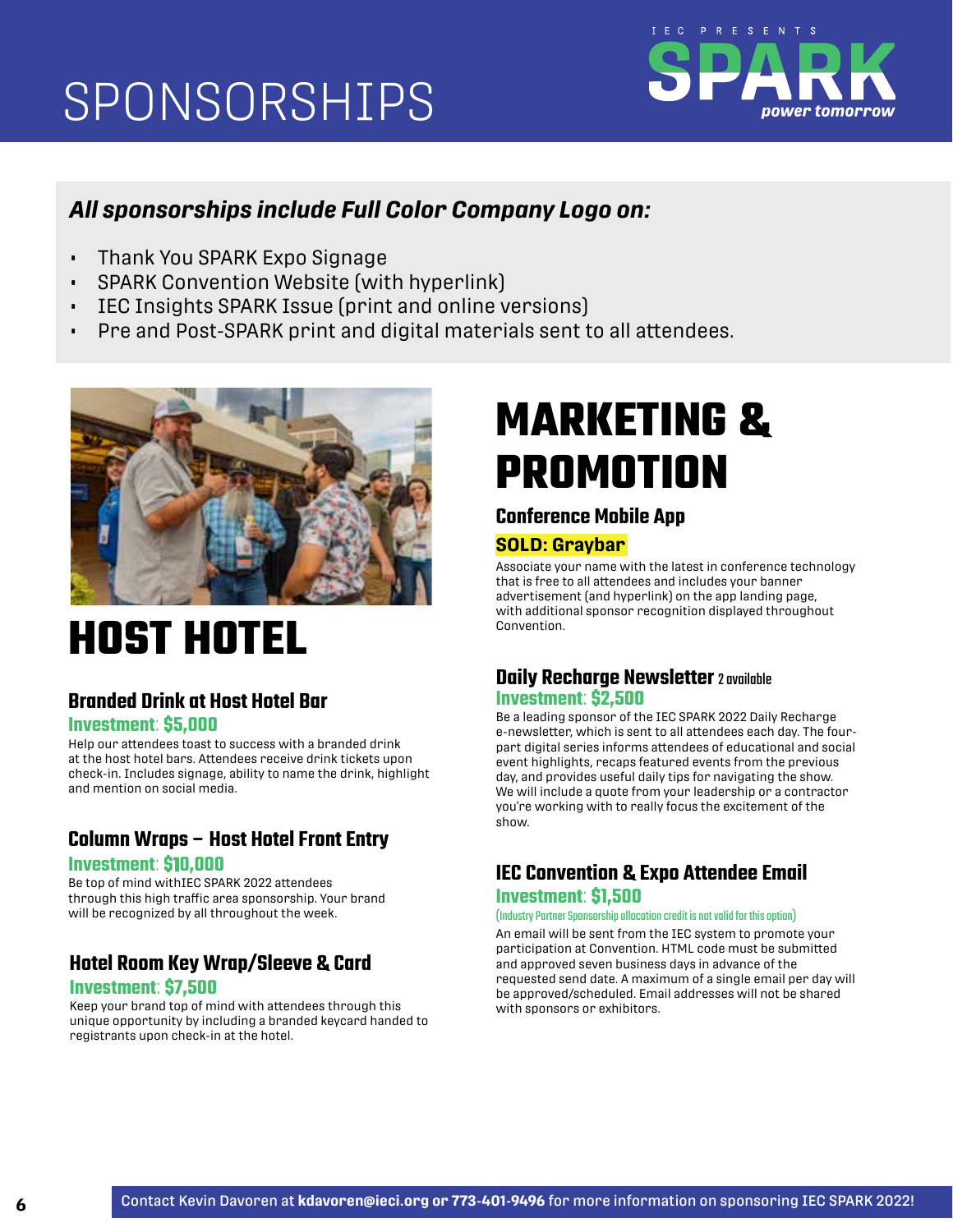



## **SPECIAL EVENTS**

## **Amped Up Luncheon**

### **Investment**: **\$25,000**

The Amped Up Luncheon recognizes stellar accomplishments in the areas of safety, apprenticeship, membership, and additional IEC member and chapter programs. This event is open to all registrants. With this sponsorship, you will receive a complimentary full registration to the convention (includes all events), company logo on screen during lunch, opportunity to show a short, two-minute video or to provide remarks to luncheon attendees.

## **Chapter Day**

October 5, 12–5 p.m.

#### **Investment**: **\$10,000**

Chapter Day is an opportunity for IEC Chapter leaders to come together to discuss top industry issues and devise solutions together. Take advantage of the opportunity to speak to chapter staffs from around the nation and to sponsor the event-related lunch.

### **Welcome Activities featuring Emerging Leaders**

### **SOLD: Graybar & Southwire**

The Welcome Reception officially kicks off IEC SPARK 2022 and brings together attendees for casual networking. Open to all registrants, this event will include complimentary beverages, hors d'oeuvres, and entertainment. The reception will highlight emerging leaders in the electrical industry. You will have the opportunity for welcome remarks, recognition as a special event sponsor in an email to all IEC members, company logo and recognition as sponsor on signage; and push notifications through the official mobile app in advance of the event.

## *All sponsorships include Full Color Company Logo on:*

- Thank You SPARK Expo Signage
- SPARK Convention Website (with hyperlink)
- IEC Insights SPARK Issue (print and online versions)
- Pre and Post-SPARK print and digital materials sent to all attendees.

### **Keynote Session**

### **SOLD: The Home Depot**

The keynote address at the IEC SPARK 2022 is a true highpoint of the event. Be a part of the energy by setting the tone for a great week of learning and fun! In addition to the keynote session, you will get the opportunity for remarks, recognition as a sponsor in all communications, company logo on event signage, a complimentary full registration to Convention (includes all events); push notification through the official Convention mobile app in advance of the event, and access to event attendees.

## **President's Reception and Awards Gala**

## **SOLD: The Home Depot**

The President's Reception and Awards Gala is the closing event for the IEC SPARK 2022 and brings together the industry's best to be honored for their work throughout the past year. Open to all registrants and award nominees (ticketed event), this event will include a cocktail hour, seated dinner, awards ceremony, and entertainment. You get the opportunity for remarks, recognition as a sponsor in all communications, company logo on event signage, a complimentary full registration to Convention (includes all events); push notification through the official Convention mobile app in advance of the event, and access to event attendees.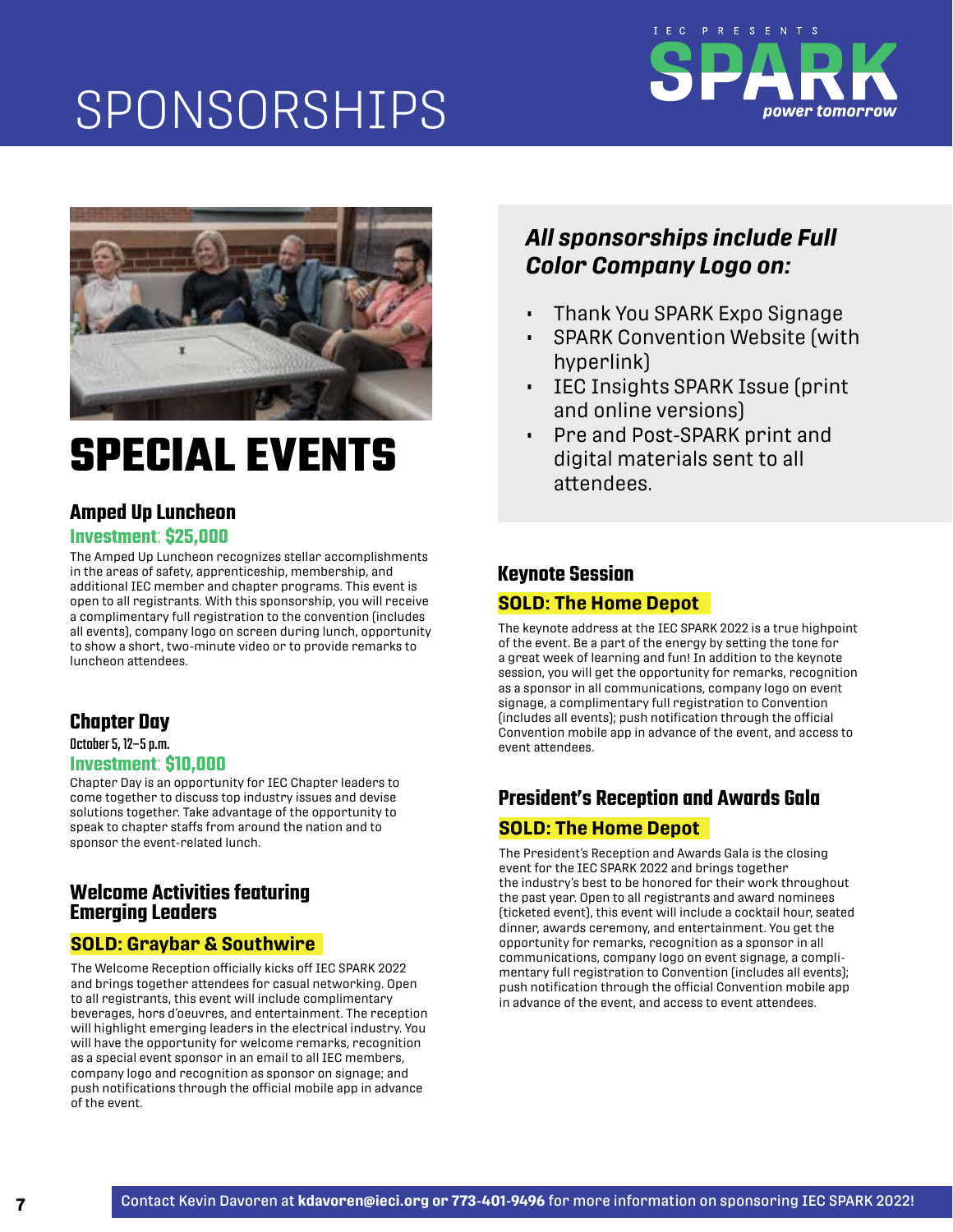

## **APPRENTICE OF THE YEAR COMPETITION AND LOCAL APPRENTICES**



## **Apprentice of the Year Competitor Events Investment: \$15,000**

Support the Apprentice of the Year competitors by sponsoring individual events: Conduit Bending, Wire and Cabling, Ladder Diagram, and Productivity Challenge.

### *Wire and Cabling* **SOLD: Southwire** *Co duit Bending* **SOLD: Greenlee**

**Sponsorship includes**: In addition to the items listed in the grey box above, logo on display at the event location.

## **Future Electricians Showcase Investment: \$15,000**

Support 400 local high school students to learn more about the electrical industry and to participate in the annual IEC conference. The showcase includes a panel presentation with audience questions. An interactive component will be included.

**Sponsorship includes**: In addition to the items listed in the grey box above.

## *All sponsorships include Full Color Company Logo on:*

- Thank You SPARK Expo Signage
- SPARK Convention Website (with hyperlink)
- IEC Insights SPARK Issue (print and online versions)
- Pre and Post-SPARK print and digital materials sent to all attendees.



## **Apprentice of the Year Competition Live Stream**

## **Investment: \$15,000**

Support the Apprentice of the Year competitors by live streaming their competition. Those not able to attend Convention have the opportunity to view the competition as it happens in Louisville.

**Sponsorship includes**: In addition to the items listed in the grey box above, logo on display at the event location and a brief interview/commercial break during the competition.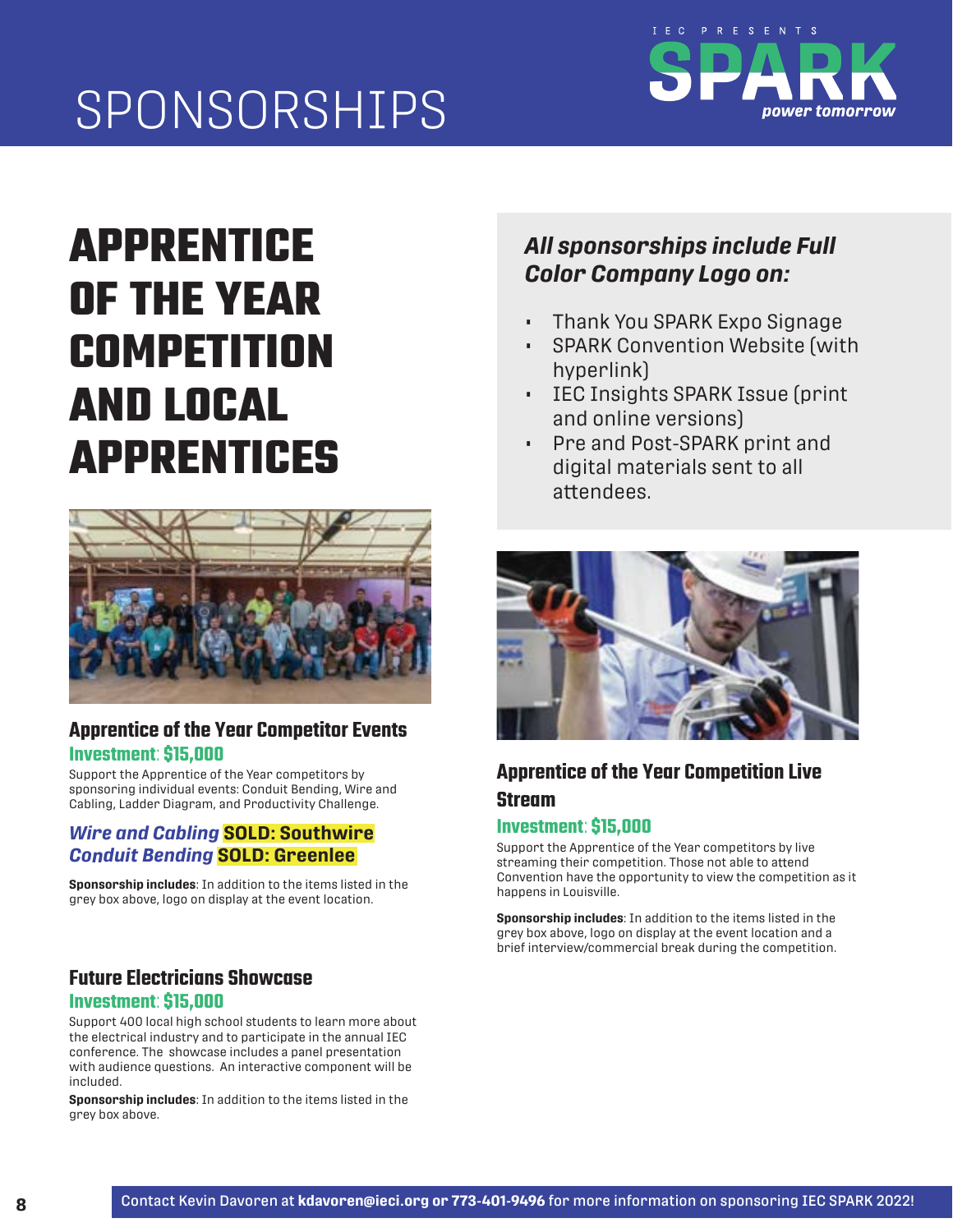



For more information on booth space, sponsorship and marketing opportunities contact **Kevin Davoren kdavoren@ieci.org or 773-401-9496**